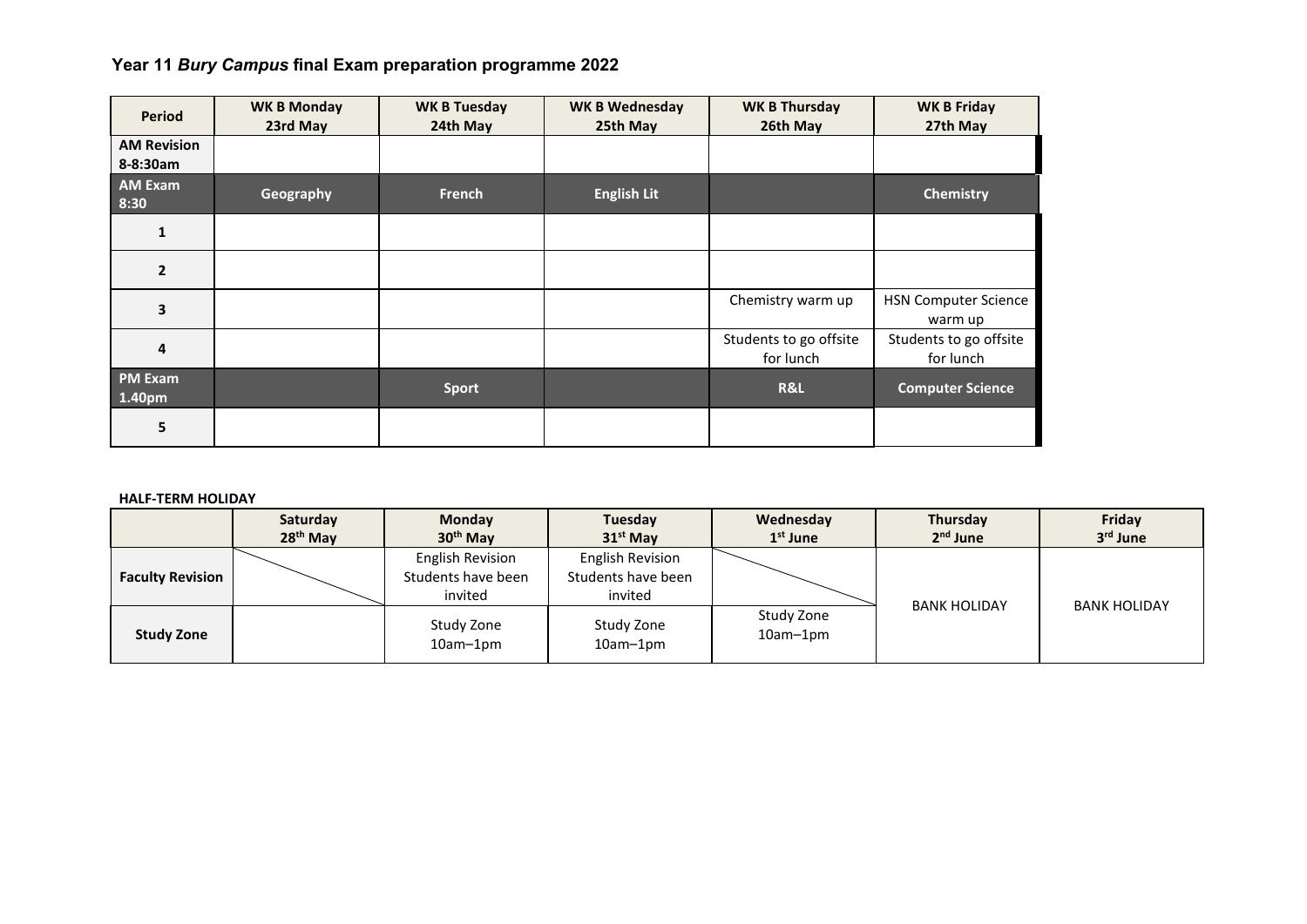## **Year 11** *Bury Campus* **final Exam preparation programme 2022**

| <b>Period</b>                  | <b>Monday</b><br>6th June                                    | Tuesday<br>7th June                                                  | Wednesday<br>8th June        | Thursday<br>9th June          | Friday<br>10th June       |
|--------------------------------|--------------------------------------------------------------|----------------------------------------------------------------------|------------------------------|-------------------------------|---------------------------|
| <b>AM Revision</b><br>8-8:30am | Turkish pre-exam revision                                    | Maths pre-exam revision                                              | English pre-exam<br>revision |                               | English pre-exam revision |
| <b>AM Exam 8:30</b>            |                                                              | Maths P2 exam                                                        | English Lit exam             |                               | <b>English Lang</b>       |
| $\mathbf{1}$                   |                                                              |                                                                      |                              |                               |                           |
| $\overline{2}$                 |                                                              |                                                                      |                              |                               |                           |
| $\overline{\mathbf{3}}$        |                                                              | Geog warm u                                                          |                              | Physics warm up               |                           |
| 4                              | Turkish warm up<br>Maths warm up for non<br>Turkish students | English Lit warm up<br>Students leave campus except<br>Geog students |                              | Students go offsite for lunch |                           |
| <b>PM Exam</b><br>1.40pm       | <b>Turkish P2 exam</b>                                       | <b>Geography P2 exam</b>                                             |                              | Physics P1 exam               | Sociology                 |
| 5                              |                                                              |                                                                      |                              |                               |                           |